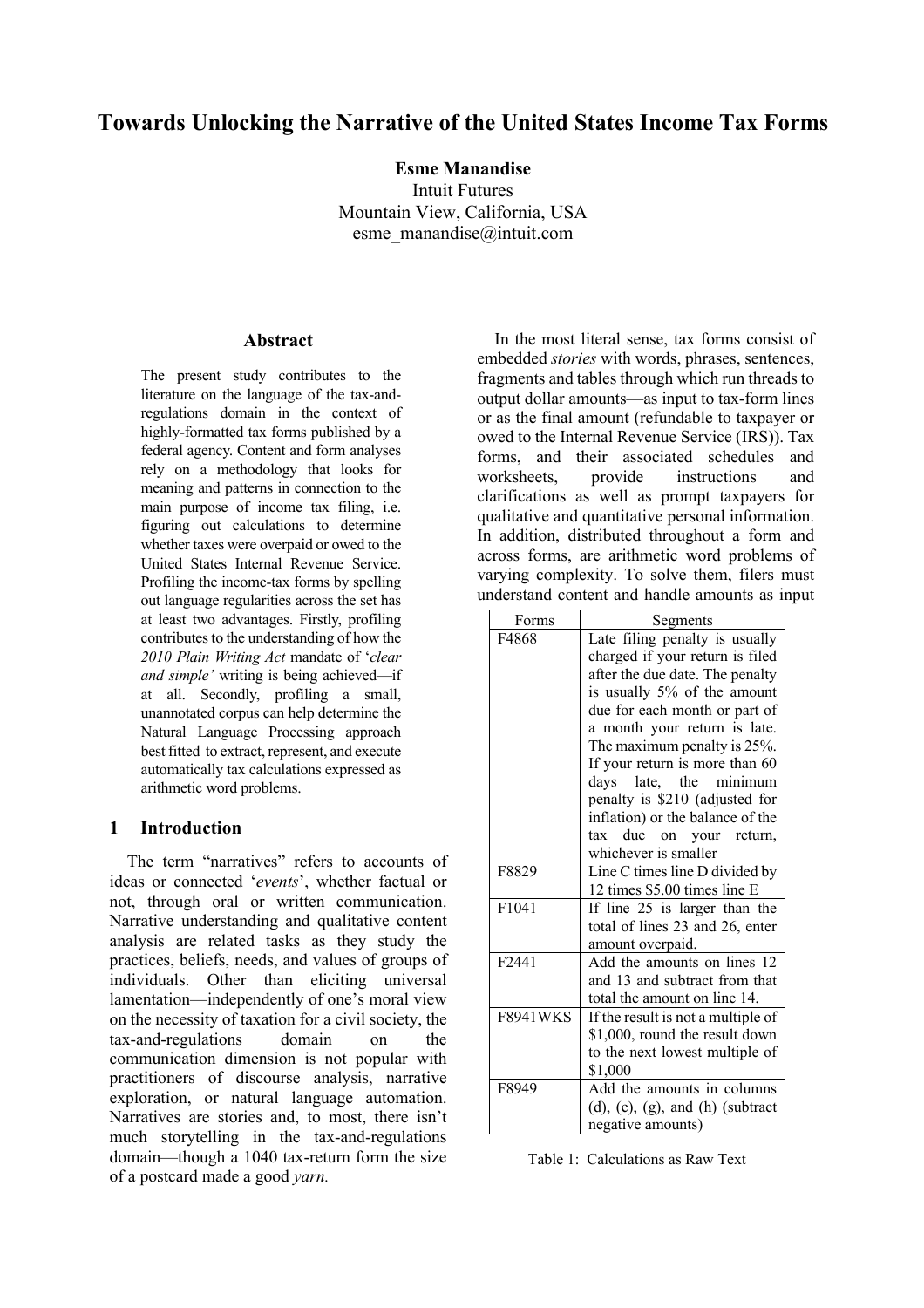to basic operations (addition, subtraction, multiplication, division, percentage conversion, rounding). Sometimes, to complete the calculation, they must make the arithmetic operation explicit. With stacked operations, they must apply the operations in their correct order. Consider the examples in Table 1 above.

Tax forms are published by the IRS which, as a federal government agency, complies with the *Plain Writing Act* of 2010. The language in tax forms is supposedly '*clear and simple*' to help with content understanding. Simplicity should encourage filers to comply<sup>1</sup> with the Tax Law.

For natural language processing (NLP) tasks which consume raw text as input, the mandate '*clear and simple*' is an ideal convenience. Can we discover how '*clear and simple*' is instantiated in tax forms? Has '*clear and simple*' turned the language of tax forms, schedules, and worksheets into an unequivocally-specific language register? Does '*clear and simple*' remove semantic and syntactic ambiguities? One of our goals in referencing the notion of '*clear and simple*' is to gain exploratory insight into the language of tax forms with the ultimate purpose of using raw text as input to the automatic (no human-in-the-loop.) detection and execution of calculations by an NLP system.

In this paper, we describe a preprocessing implementation for detecting and labeling executable calculations in raw text. More specifically, we concentrate on feature-based classifications to build a profile of the United States income-tax forms set as a whole rather than per-document profiles. Ultimately, our investigation may help to assess whether '*clear and simple*' is measurable or merely a matter of  $opinion<sup>2</sup>$ .

# **2 Related Work**

To the best of our knowledge, there are no publications in English that detail the language and discourse of the income-tax forms in the tax-andregulations domain. However, glossaries of tax terms are aplenty; they are made available online and/or are published by government agencies<sup>3</sup>, private outfits<sup>4</sup> and international organizations<sup>5</sup>; some glossaries are integrated in tax and

accounting software<sup>6</sup>. While tax terms are important as they correspond to concepts and entities in the domain, tax-and-regulations texts do not consist merely of a collection of terms. The reductionist view that to learn the tax language is to learn its terms considers the tax language a *Toki Pona*—a pidgin of sort. Terms need to be connected by relations for tax text to be coherent.

Recently, some Tax Law scholars have shown an interest in the language of taxes as it appears in IRS publications. They have focused on the federal government agency mandate to output text in a '*clear and simple*' language. Most noticeably, Blank et al. (2017) discuss instances where the IRS transformed *'complex, often ambiguous tax law into seemingly simple statements*'. Achieving language simplicity can cause a loss of information and make content less accurate. The authors summarize their findings in three categories: (1) '*contested tax law presented through language simplification as clear tax rules*', (2) '*failure to explain the tax law with possible exceptions*', (3) tax law rewording by IRS. They discuss concrete language examples. How the change from the adverb '*materially*' in Treasury regulations to the adverb '*significantly*' in IRS publications can create uncertainty in filers when determining exclusions from taxable income of gain from the sale of a principal residence.

# **3 Income Tax Form Set**

To build the profile, we use 234 IRS tax forms, schedules, and worksheets (individual and fiduciary) for the 2017 tax year. These are published in English in PDF format (see sample in Figure 1.) The forms have a visually-complex structure consisting of a mix of raw text as freestanding paragraphs and of tables with rows and columns, headers, instructions, cautionary notes, line labels, checkboxes, input fields, etc. (see Figure 1 below.)

We use a machine-learning-based algorithm to extract raw text from the PDF-formatted files. The context of raw text (occurrence in original layout) is recorded because the text '*position*', in

<sup>&</sup>lt;sup>1</sup> According to the IRS (Blank et al.  $(2017)$ ), 56% of filers use third-party advisors, 34% rely on tax preparation software, and 10% of individuals file without assistance.

<sup>2</sup> Tax forms have a readership of around 140,000 million filers with no uniformity in educational background or English-language literacy.

<sup>3</sup> For instance, IRS.gov, efile.com, psu.instructure.com

<sup>4</sup> For instance, law and accounting practitioners (Taxman.com or taxWorld.com)

 $\overrightarrow{5}$  For instance, Organisation for Economic Co-operation and Development

<sup>6</sup> For instance, TurboTax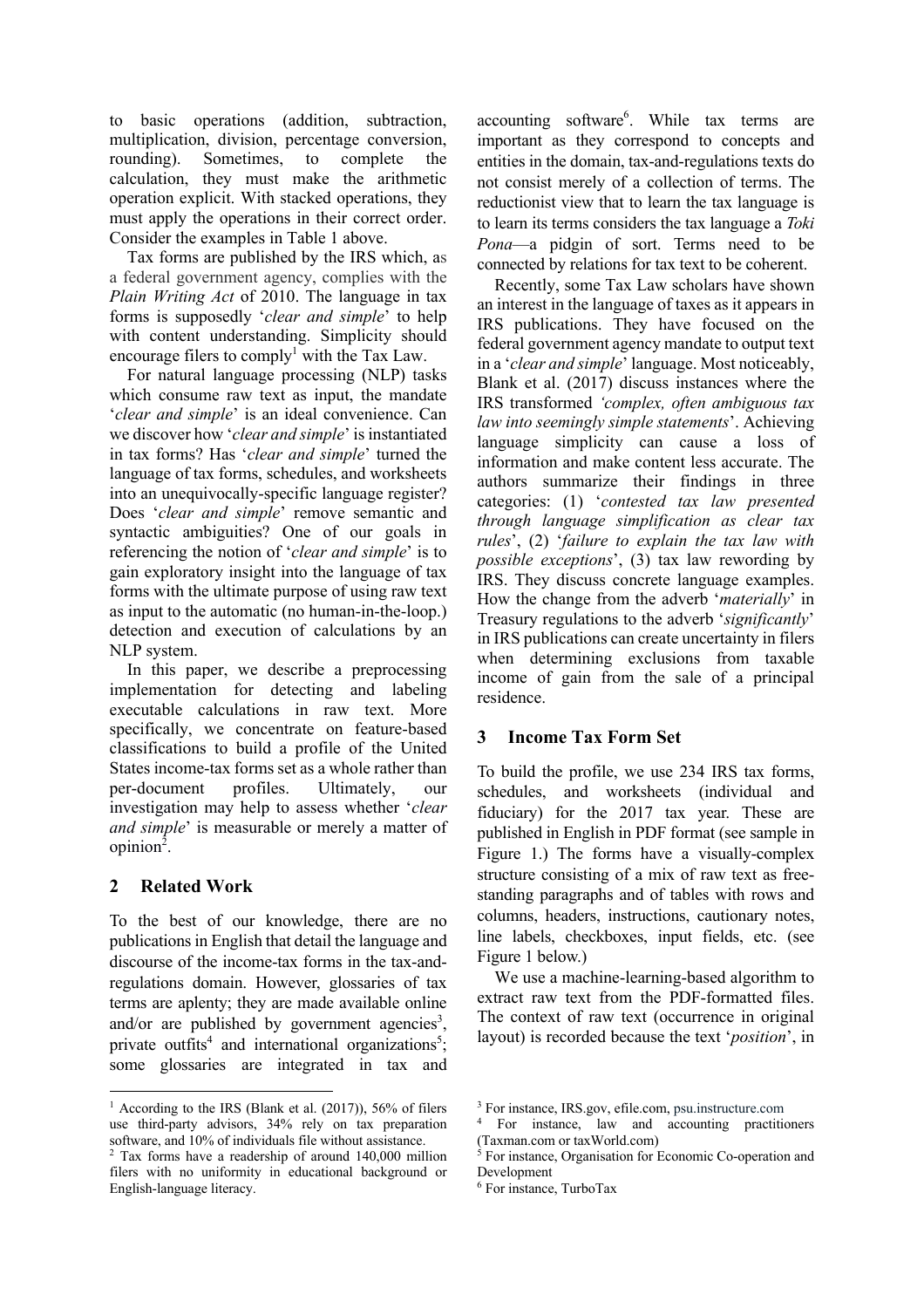particular when occurring in tables, can be relevant to its interpretation.

| Form 1040 (2018)                             |    |                                                                                                        |    |                         |                          |  |
|----------------------------------------------|----|--------------------------------------------------------------------------------------------------------|----|-------------------------|--------------------------|--|
|                                              |    | Wages, salaries, tips, etc. Attach Form(s) W-2 (etc.) (etc.) (etc.) (etc.) (etc.) (etc.) (etc.) (etc.) |    |                         | $\oplus$                 |  |
|                                              | 2a | Tax-exempt interest                                                                                    | 2a | b Taxable interest      | n                        |  |
| Attach Formbl<br>W-2. Also attach            | 3a | Qualified dividends                                                                                    | 3a | b Ordinary dividends    | 3 <sub>b</sub>           |  |
| Formisi W-2G and<br>1093-R if tax was        | 4a | IRAs, pensions, and annuities .                                                                        | 4a | <b>b</b> Taxable amount | 4 <sub>b</sub>           |  |
| withheld.                                    | 5a | Social security benefits                                                                               | Sa | b Taxable amount        | Sb                       |  |
|                                              |    |                                                                                                        |    |                         | 6                        |  |
| Standard                                     |    | Adjusted gross income. If you have no adjustments to income, enter the amount from line 6; otherwise,  |    |                         | $\overline{\phantom{a}}$ |  |
| Deduction for-                               | å  |                                                                                                        |    |                         | 8                        |  |
| · Single or married<br>filing separately.    | ٠  | Qualified business income deduction (see instructions).                                                |    |                         | $\mathbf{Q}$             |  |
| \$12,000                                     | 10 | Taxable income. Subtract lines 8 and 9 from line 7. If zero or less, enter -0-                         |    |                         | 10                       |  |
| . Married filing<br>jointly or Qualifying 11 |    | a Tax (see inst.) (check if any from: 1 Form) 8814 2 From 4972 3 L                                     |    |                         |                          |  |
| widowieri.<br>\$24,000                       |    |                                                                                                        |    |                         | 11                       |  |
| · Head of                                    | 12 | a Child tax credit/credit for other dependents b Add any arrount from Schedule 3 and check here >      |    |                         | 12                       |  |
| household.<br>\$18,000                       | 13 | Subtract line 12 from line 11. If zero or less, enter-0-                                               |    |                         | 13                       |  |
|                                              |    |                                                                                                        |    |                         |                          |  |

Figure 1: Income Tax Form Sample

# **4 A Brief Overview of the Nature of the Income Tax Narrative**

The underlying schema of an income tax form narrative<sup>7</sup> is that of a camera-eye narration with purely matter-of-fact representation of facts, events, and actions to be taken. The text reads like a transcription with fragmentary content sequentially displayed and/or distributed across columns. The timeline between facts, events, and actions is punctuated with form-name and line references, with spatial and situational pointers like '*above*' or '*this*' as well as with temporal references such as '*current*' or '*past-due*'. Even though the narrative protagonist is referred to in the second person, the pronoun '*you*' means '*anyone*' who is filing an income tax return.

Deixis is present throughout the text of income tax forms. Deixis curates the filer's path to help complete income tax return filing. However, it is up to the filer to assign denotational meaning to deictic expressions.

And then do the maths!

# **5 Form Set Description and Classifications**

To address the problem of the tax-form language and its embedded stories, we use descriptive statistics and classifiers with features that have immediate practical significance for the tax domain.

PDF extraction outputs structured json files wherein named fields hold various types of source data. The field of most immediate interest for our purpose is the field<sup>8</sup> named '*paragraph*'. Before we classify the content, we automatically segment<sup>9</sup> the paragraphs into a collection of individual segments. We do not use the notion of

sentence, which implies the marker '*tense*' (however instantiated in the tax language). Given that content relevant to calculations may be a table header or a text fragment that points to an amount referenced by a line number, we use '*segment*' to refer to the minimal string unit used in the analysis (and as input to the NLP annotation preprocessor.) Currently, to create the tax-form profile, the NLP preprocessor only inspects content and collects information on individual segments.

## **5.1 A Lexical Paradigm for Feature-based Classifications**

Our NLP annotation uses 2 lexical resources: (1) base lexicon for single tokens and (2) term lexicon for multiword expressions (MWE) corresponding to tax concepts and entities. The base lexicon is a repository of granular knowledge about single tokens in the domain. Many words in the base lexicon correspond to the head of a term at the phrase level, i.e. heads of terms are subject to morphological changes such as singular/plural. For instance, the single-token concept '*expense*' is the head of the MWE '*daycare expenses*' or '*research and experimental expenses*'.

Both resources have been populated automatically by mining IRS income-tax forms, schedules, worksheets, publications, and TurboTax interviews. After completion, the base lexicon was vetted by specialists.

| add   | { pos:verb, arg1:obj, arg2:prep to, |  |  |  |
|-------|-------------------------------------|--|--|--|
|       | arg3:prep on, arg4:prep through     |  |  |  |
|       | prep thru, arg5:prep for,           |  |  |  |
|       | semtype: arithmetic operation,      |  |  |  |
|       | accumulation tr:arg1toarg2,         |  |  |  |
|       | syn:combine, sum, total, freqs:     |  |  |  |
| total | { pos:adj, pos:noun, pos:verb,      |  |  |  |
|       | arg1:prep from, arg2:prep on,       |  |  |  |
|       | arg3:prep for, semtype:             |  |  |  |
|       | arithmetic operation accumulation   |  |  |  |
|       | amount outcome property, tgtwd:sum, |  |  |  |
|       | syn:add, freqs: $\dots \dots$ }     |  |  |  |

#### Table 2: Lexical Key-Values Pair Sample

Lexical entries in the lexica have been designed Exhear entries in the texted have been designed<br>as a pair *{key:values}*. The values themselves can be of the type *{key:values}*. The '*values*' fields have been augmented with Wordnet and inhouse-Wordnet-like features to describe granular

 $7$  In its instructions, the IRS uses the notion of narrative to describe the process for filing specific forms like F990 or F13424-M.

<sup>8</sup> Issues with PDF extraction are reflected in paragraph fields as text can be inaccurately split or glommed together.

<sup>9</sup> Segmentation relies on linefeed tags or predefined diacritics such as semi-colon or period.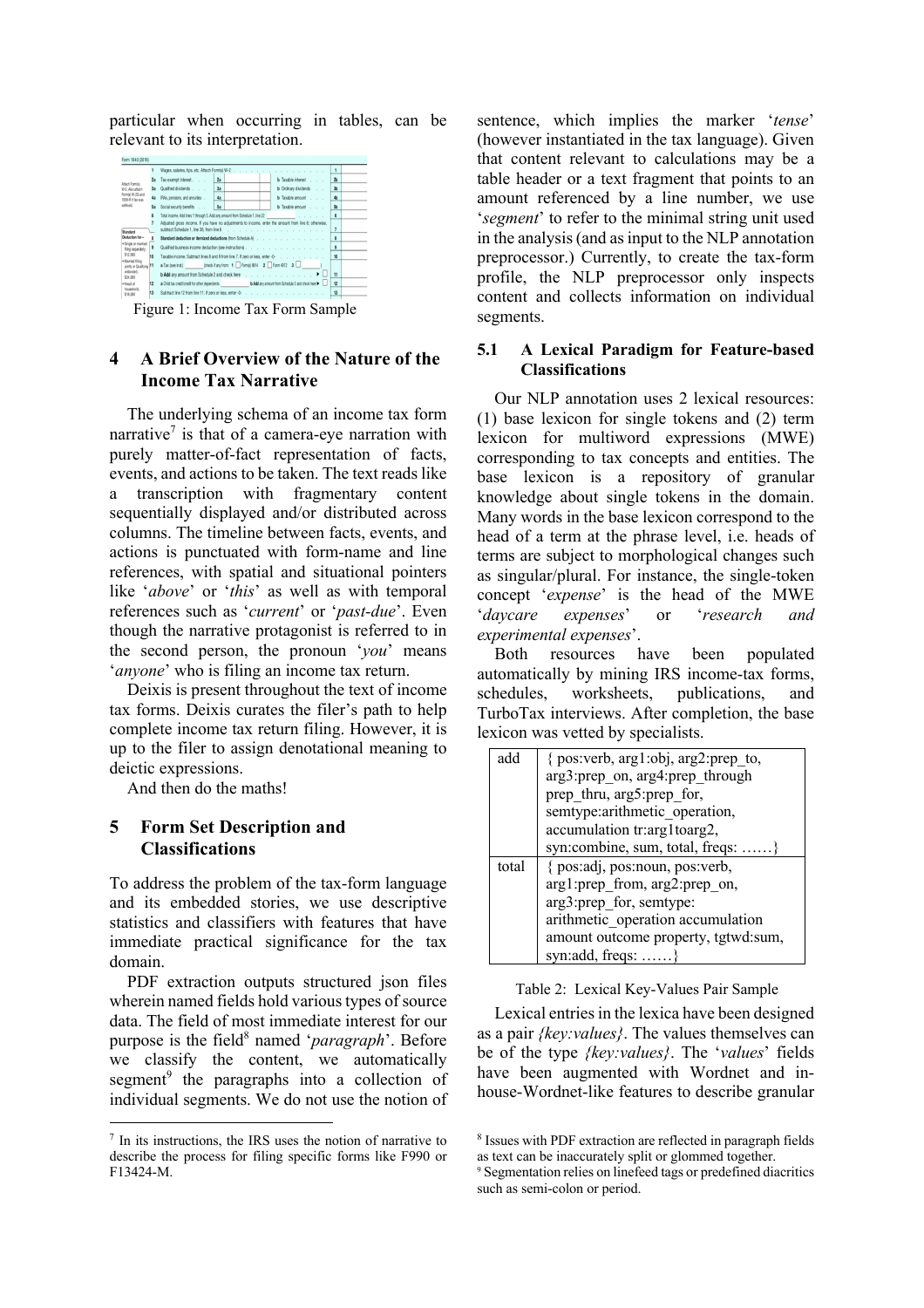morphological, semantic, syntactic, and domainidiosyncratic properties of the keys. Consider the entries '*add*' and '*total*' (listed in Table 2 above in abbreviated format.)

Segments are tokenized; then each token is lemmatized to enable base form matching in the lexica. When matching is successful, the lexical information (*values* field) associated with the keys is retrieved. The built-in classifiers rely on these lexically-specified value features to automatically compute segment classifications as well as flag features that can be problematic to parsing such as scope of coordination or attachment points for prepositional phrases $10$ . The preprocessor collates together a shallow description for each segment.

This classification strategy was adopted to generate reports, search and group segments on clusters of shared features (in abbreviated format here):

|   | Segment  | if more than one form 8611 is    |  |  |  |  |
|---|----------|----------------------------------|--|--|--|--|
|   |          | filed, add the line 14 amounts   |  |  |  |  |
|   |          | from all forms and enter the     |  |  |  |  |
|   |          | total on the appropriate line of |  |  |  |  |
|   |          | your return.                     |  |  |  |  |
|   | Features | Arith operation 0-               |  |  |  |  |
|   |          | MWE Tensed Coordination          |  |  |  |  |
|   |          | Conditional Posambiguity PP      |  |  |  |  |
| 2 | Segment  | enter your 2017 regular          |  |  |  |  |
|   |          | income tax liability minus       |  |  |  |  |
|   |          | allowable credits (see           |  |  |  |  |
|   |          | instructions)                    |  |  |  |  |
|   | Features | Arith operation 2-MWE-3w-        |  |  |  |  |
|   |          | 2w- Tensed Verb-like Parens      |  |  |  |  |

Table 3: Segment Feature Labeling Sample

For instance, the feature-aggregate label informs that segment 1 is an arithmetic operation with no MWE as operands and that some conditions need to be met for the operation to apply. As for segment 2, the label classifies it as an arithmetic operation with a verb-like operator *minus*. There are 2 multiword expressions '*income tax liability*' and '*allowable credit*', of 3 and 2-words, respectively; these MWE are operand candidates. In addition, there is parenthetical material that will need checking during parsing.

This labeling schema allows us to readily search the form set as a collection of segments. For instance, there are 3,970 segments labeled '*arithmetic operation*', but only 5.18% of these

use '*minus*', '*plus*', or '*times*' to express subtraction, addition, or multiplication.

#### **5.2 General Descriptive Statistics**

The United States income-tax-form set for the 2017 tax year is a small collection of 234 forms. After the PDF extraction of the structured content of tax forms, paragraphs are retrieved and each paragraph is, in turn, broken down into separate

| Total Number of (No.)        |         |
|------------------------------|---------|
| Individual forms             | 234     |
| Paragraphs                   | 15,294  |
| Single segments              | 41,660  |
| Single words <sup>1</sup>    | 349,146 |
| Segments with terms          | 18,164  |
| Unique words                 | 6,424   |
| Unique alphabetic words      | 4,812   |
| Unique non-alphabetic words  | 1,612   |
| Average No. single words per | 8.46    |
| sentence                     |         |
| Average sentence length      | 15.82   |
| No. terms                    | 23,840  |

Table 4: General Statistics

| Word      | Rank           | Percent |
|-----------|----------------|---------|
| line      | 1              | 04.90%  |
| the       | $\overline{c}$ | 04.04%  |
| of        | 3              | 02.39%  |
| and       | $\overline{4}$ | 02.03%  |
| <b>or</b> | 5              | 02.01%  |
| for       | 6              | 01.81%  |
| form      | 7              | 01.61%  |
| from      | 8              | 01.58%  |
| to        | 9              | 01.56%  |
| enter     | 10             | 01.55%  |
| if        | 11             | 01.43%  |
| a         | 12             | 01.35%  |
| on        | 13             | 01.28%  |
| tax       | 14             | 01.09%  |
| amount    | 15             | 01.06%  |
| year      | 16             | 01.00%  |
| you       | 17             | 01.00%  |
| 1n        | 18             | 00.95%  |
| income    | 19             | 00.83%  |
| total     | 20             | 00.79%  |
| your      | 21             | 00.74%  |

Table 5: Top 21 Most Frequent Words

segments. General details of the set are given in Tables 4 and 5 above.

The determiner '*the*', reputed to be the most frequent word in English (*OxfordDictionaries.com*), ranks only second in

<sup>&</sup>lt;sup>10</sup> In this paper, we restrict ourselves to a general description of the methodology.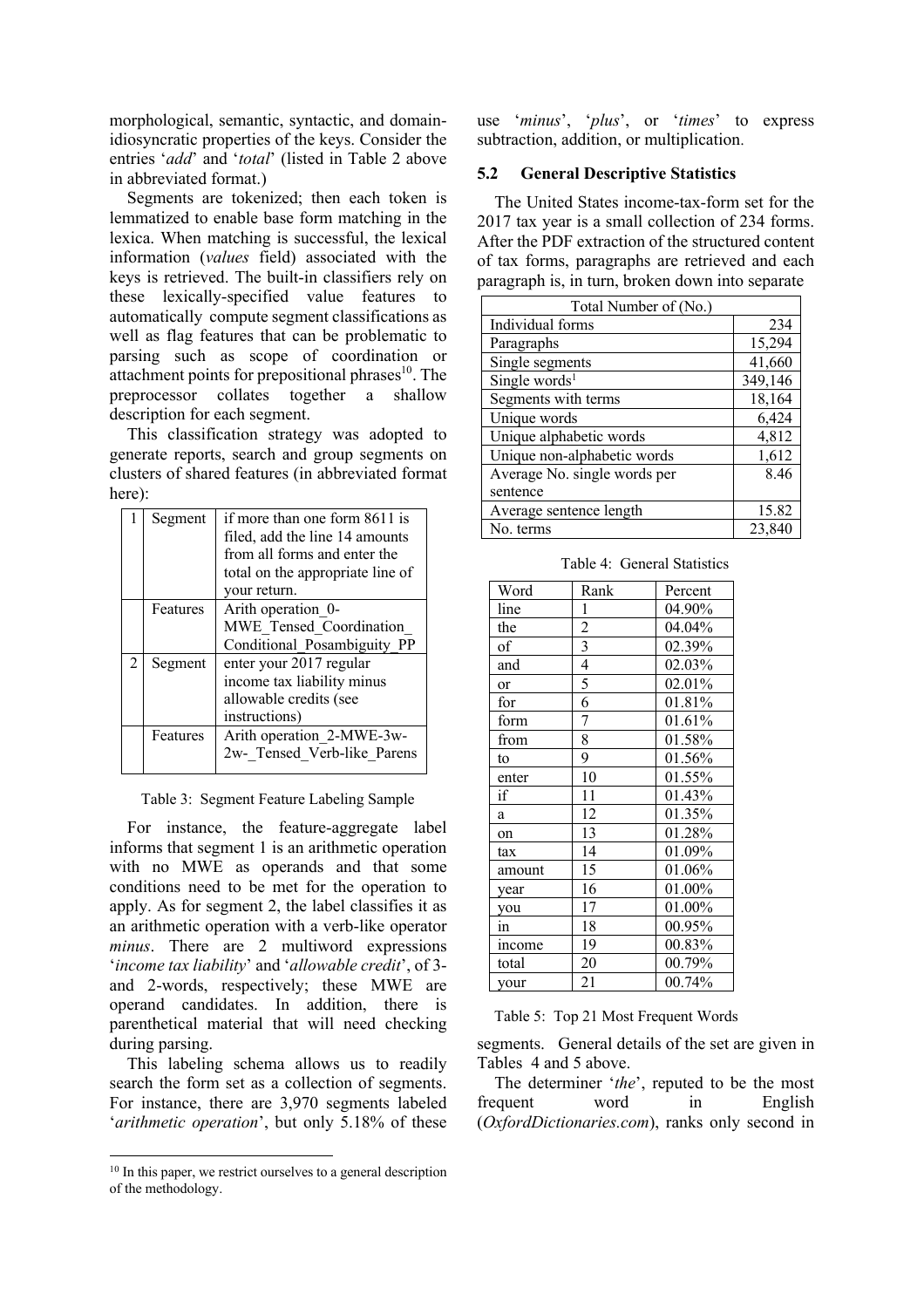our form set. '*Line*' ranks first. Far from being a stopword, '*line*' is the basic structural and functional unit not only as a marker in the PDF layout of tax content, but as content-reference pointer and content holder.

The 21-top-ranked tokens offer a glimpse at tax-form activities. One can readily create a narrative—something along the lines wherein the text is about '*income*' and '*tax*' '*on/in*' '*forms*' and '*lines*' for some '*year'*. It concerns the reader '*you/your*' who is prompted to take action by '*enter*'ing '*amount*' and '*total*' ('*and, or*') when conditions are met ('*if, and, or*'). There is traffic of content '*from*' and '*to*'.

## **5.3 Terms as Text Instances of Tax Concepts and Entities**

Multiword expressions (MWE) or terms are terminological units which denote concepts and entities in a domain. In the tax-and-regulations domain, terms can be compositional (Nunberg et al., 1994, Baldwin, 2006) in meaning and/or in form like '*timely estimated tax payment*'; others are not like '*married filing jointly*'; yet others are mixed instances of compositionality such as '*taxable sick leave pay*' or '*cannabis duty payable*'.

The domain-term lexicon is the result of the prior task of identifying, given the domain corpus, the domain-relevant concepts and entities by means of co-occurrence/collocation-based surface statistical measures. In addition, linguistic filters delete ill-formed term candidates from the final term list. We retain only nominal terms. Table 6 provides a breakdown for the number of MWE occurrences per segment.

Filing taxes requires understanding the concepts and entities being considered, i.e. what these MWE/terms denote in the tax-and-

| Total No. of Segments              |        |       |  |  |  |
|------------------------------------|--------|-------|--|--|--|
| 41,660                             |        |       |  |  |  |
| Total No. of Segments with         |        |       |  |  |  |
| 23,496<br>57%<br>0 MWE             |        |       |  |  |  |
| 1 MWE                              | 13,901 | 33%   |  |  |  |
| 2 MWE                              | 2,901  | $7\%$ |  |  |  |
| 3 MWE<br>861<br>$2\%$              |        |       |  |  |  |
| 4 MWE<br>287<br>.6%                |        |       |  |  |  |
| 194<br>$>4$ MWE<br>.4%             |        |       |  |  |  |
| Total No. of Segments that are MWE |        |       |  |  |  |
| 6.315                              |        |       |  |  |  |

## Table 6: MWE Distribution

regulations domain. About 43.6% of all segments include at least one term. And about 35% of these

segments consist exactly of just terms. For instance, the segments '*net operating loss deduction*' or '*tentative income distribution deduction*' are the terms themselves.

The raw text in tax forms is fragmentary with a prevalence of nominal expressions; the fragmentation and its instantiation with nominal phrases mirror not only its function in the visual layout of the source documents but also the piecemeal cumulative reading and building of calculations.

## **5.4 Segment Type**

Segment-type classification exploits the semantically-based features associated with the keys in the lexica. As the ultimate goal of our tax NLP system is to interpret and execute calculations expressed in the input as raw text, the preprocessor labels each segment according to the schema in Figure 2 below (each segment must be flagged with one of the bottom labels).

Segments that are labeled '*arithmetic operation*' have explicit verbs, nouns or adverbs that identify the operations; they also express complete operations like '*Subtract lines 13a plus 13b from line 12*'. '*Non-arithmetic operation*' segments either include quantity-oriented concepts like '*business expense*' as in '*Total unreimbursed employee business expenses*', or include references to quantities as in '*Total net gain from Schedule D (Form 1041), line 19, column (1)*'. We further divide '*amount*' segments into (i) term-based '*amount*' segments like '*Total unreimbursed employee business expenses*' and (ii) '*arithmetic operand'* segments that reference content in form-units to be used as input to a calculation as in '*Enter the amount from column (c) on line 1*'. Finally, '*non-arithmetic non-amount*' are classified as either '*particulars*', '*date*', '*description*', or '*declaration*' like for '*Social security number*' or '*I hereby…*'. Only segments labeled '*arithmetic operation*' and '*non-arithmetic operation amount*' are of interest in the context of the automatic extraction and execution of raw text calculations by an NLP system.

Details of the semantic-based segment-type breakdown are presented in Table 7. Over a fourth of all segments (28%), are clearly identifiable as '*arithmetic operations*' and '*arithmetic operand*'. In addition, more than half of the segments (57.5%) are about '*amount*' as concepts instantiated by tax terms. Currently, we do not discriminate among '*amount amount*' segments.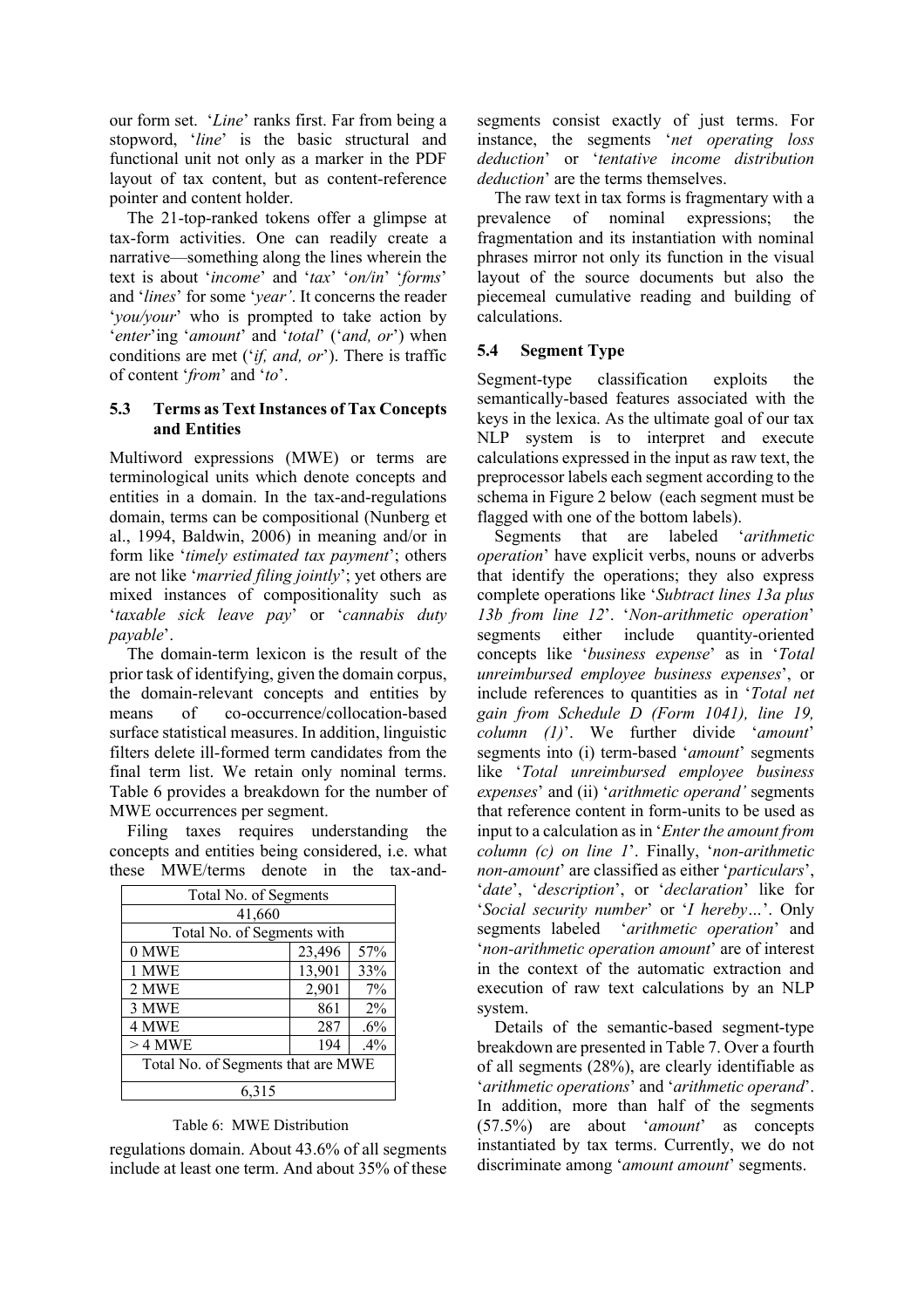

Figure 2: Semantic Segment-type Classification

| Segment Total | <b>Arithmetic Operations</b> | Non-arithmetic Operations |        |            |  |
|---------------|------------------------------|---------------------------|--------|------------|--|
|               |                              | Amount                    |        | Non-amount |  |
|               |                              | Arithmetic Operand        | Amount |            |  |
|               | 3.970                        | 7.687                     |        |            |  |
|               |                              | 23,940                    | 6,063  |            |  |
| 41,660        |                              | 57.5%                     | 14.5%  |            |  |

Table 7: Semantic Schema for Text Calculations

A subset of '*amount*' segments function as operands to in-progress calculations like '*enter total business expenses*'. Ideally, '*enter total business expenses*' should have a label indicative of its function—*amount operand*, to distinguish it from instances where the term '*total business expenses*' is, for example, part of an explanation.

# **5.5 Tense Marker**

Due to the nature of the highly-formatted original PDF forms, many segments are verbless. The predominant table-like layout of tax forms encourages text fragments and isolated phrases. These segments identify, label, or prefix lines and line content. We use the absence/presence of a '*tense*' marker on the candidate head of a phrase to label segments.

Excluding non-amount segments (6,063) from the total number of segments (41,660), we have 35,597 segments relevant to calculations. Of these, 58% have a noun as the head of the topmost phrase and 42% have a verb as the root node. More than half of the tense-based segments are in the imperative mode as in '*Enter here and on Form 1041, line 25b*', '*Itemize by charitable purpose*', or '*If zero or less, enter 0 here, skip lines 13 through 21, and enter 0 on line 22*'. These commands are instructions that spell out the steps to take or not to build the calculations.

The breakdown for tensed versus non-tensed segments is in Table 8.

| Non-tensed |            |        | Tensed     |            |        |
|------------|------------|--------|------------|------------|--------|
| Arithmetic | Arithmetic | Amount | Arithmetic | Arithmetic | Amount |
| Operation  | Operand    |        | Operation  | Operand    |        |
|            | Amount     |        |            | Amount     |        |
| 470        | 5,042      | 15,228 | 3.510      | 3,017      | 8.330  |
| 20,740     |            |        |            | 14,857     |        |

Table 8: Tense-Marker Frequency per Segment-Type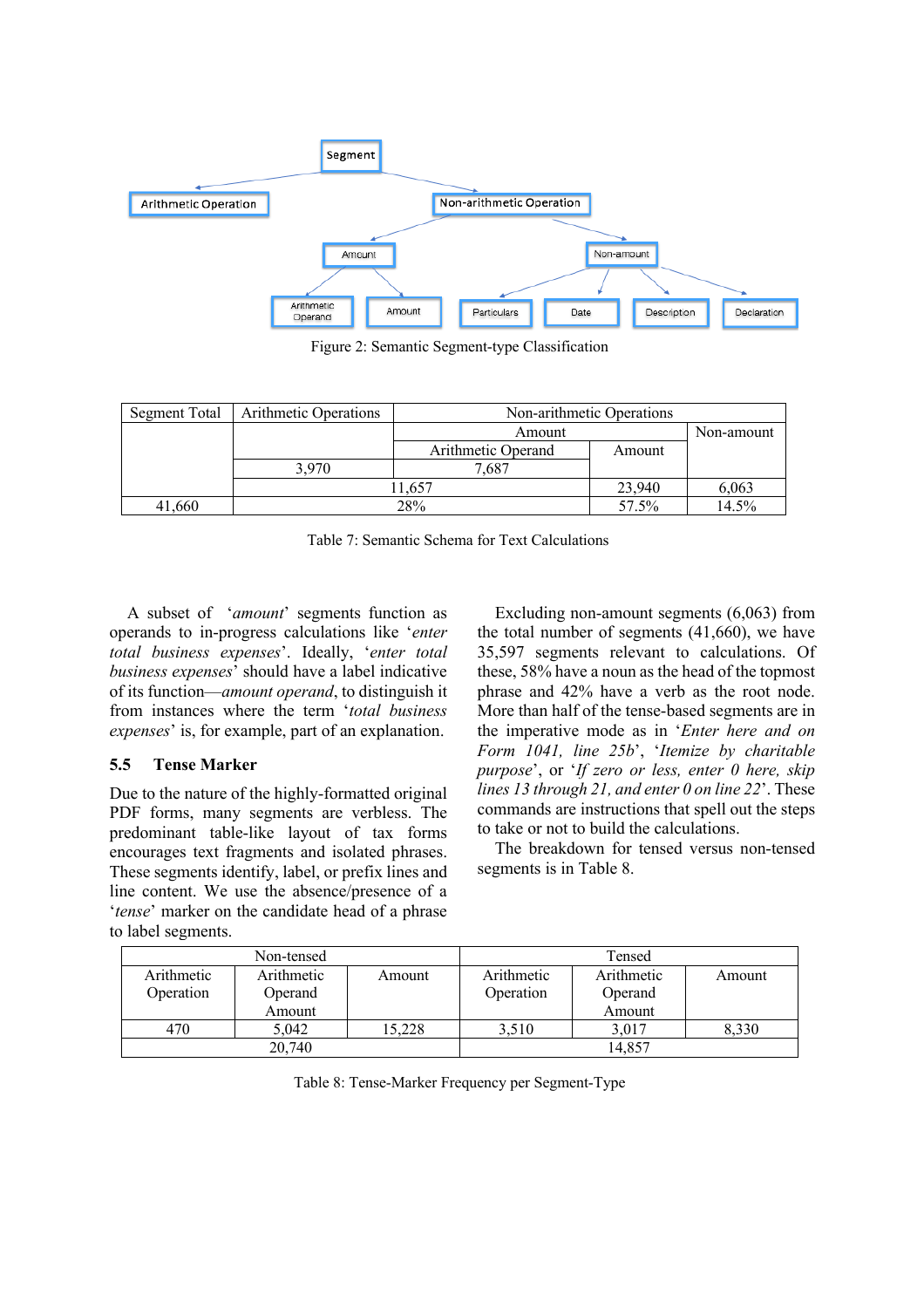

Figure 3: Linguistic Shared Features

#### **5.6 The Structural Flavor of Segments**

Automated phrase- and word-frequency lists based on the denotative classifications of parts of speech (POS) and lexical information in our lexica point to structural choices, which are used to label segments into smaller functional groups. The set of structural and functional labels that correspond to structural-syntactic instantiations in the collection of segments is shown in Figure 3. Before any deeper parsing, the labels serve as a precursor indication of the segment overall configuration.

For example, parenthetical material occurs in segments regardless of whether the segments are non-tensed as in '*ordinary income (loss) for schedule E*', or tensed as in '*if you were a real estate professional, enter the net income or (loss) you reported*.' Arithmetic operations (in full or in part) can be contained inside parenthetical material like '*enter the result as a decimal (rounded to at least three places)*' or '*Add amounts in column (i), line 26*'. The intent of the parenthetical material needs to be weighed as it may or may not be relevant to calculations as in '*Other taxable disability income (see Help)*'. 16% of all segments have text in parentheses.

#### **6 Can You Read Me Now?**

A way of determining whether the language of income-tax forms is clear and simple is to measure the text set against readability indexes. Readability measures rely on various standardized writing components like sentence length (the shorter the better), word length (the shorter the better), concrete everyday language,

active voice, no legalese or jargon, tabular presentation of complex information, etc.

Conveniently, Microsoft Word (version 16.27) comes with a readability tool. Running our text set as a collection of segments abstracted away from their position in the original highlystructured PDF yields a Flesch Reading Ease of 53.5 or a Flesch-Kincaid Grade Level of 8.8. With a grade of 8-9, the text set should be understood by 13- to 15-year-old individuals. In isolation, the language of tax-form segments appears on average clear and simple. Substantially, the language complies with *Plain Writing* principles.

However, readability measures and *Plain Writing* principles largely ignore the questions of how filers make sense of fragmented texts, of how each line relates to other lines in a cumulative reading process. More importantly, while they focus on lexes and the structures of phrases, these measures and *Plain Writing* principles disregard meaning and interpretation, i.e. to understand the text the filer must determine what the terms denote in the domain. Not a trivial reading task as 43% of all segments include at least one multiword term. For instance, the structure of and each of the words in the segment '*tax on lump-sum distributions'* are common, everyday language but what does '*lump-sum distributions*' denotes in the tax world?

One of the recommendations for writing clearly and simply is to use tabular presentation of complex information. Such display result in compressing content into fragments that can be displayed in table rows and headers. Such compression results in noun compounds and nominal phrases of varying complexity (58% in our set), which can make content less explicit. *Nominalizations* may be efficient for readers who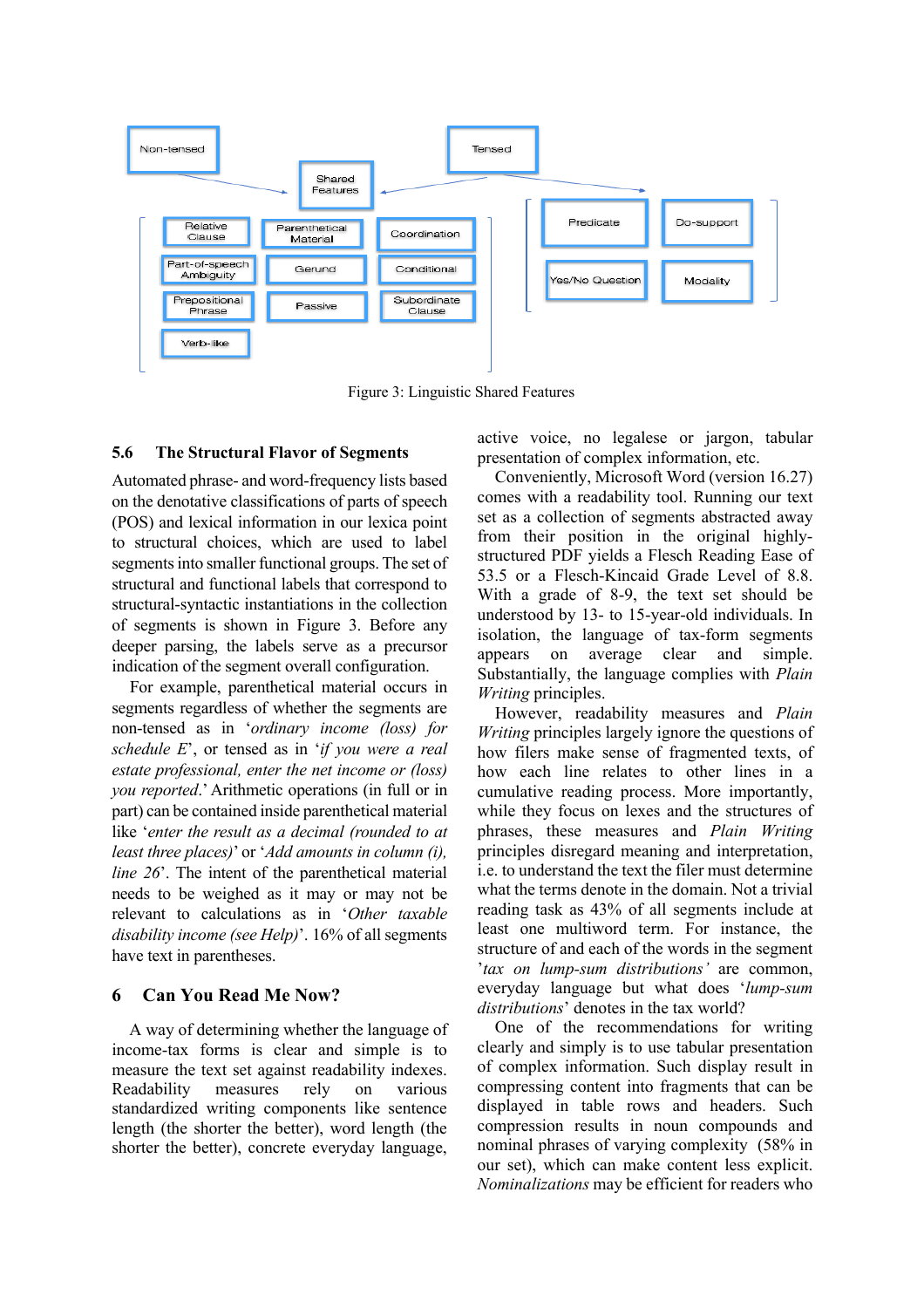are expert on or familiar with the tax-andregulations domain, i.e. readers who can infer non-overt relations among concepts (and their token instantiations). These readers may be able to keep up (from line to line, from tax form to tax form) with the story on how to figure out their taxable income.

Finally, while the language of arithmetic operations expressed as text reads on average clearly and easily, understanding what the calculations consist in (operations and operands) can be challenging. Consider the following sequential segments; '*If line 27 is \$186,300 or less (\$93,150 or less if married filing separately for 2016), multiply line 27 by 26% (0.26). Otherwise, multiply line 27 by 28% (0.28) and subtract \$3,726 (\$1,863 if married filing separately for 2016) from the result.*' The Flesch-Kincaid Grade Level puts the above paragraph at 19.5, which is a level for skilled readers.

The complexity of some arithmetic operations along with concept and entity denotation in the tax domain may explain why only 10% of taxpayers file without any type of assistance.

## **7 Conclusion and Additional Questions**

In this paper, we offer a first attempt at describing the language of income-tax forms. We viewed the task through a language analysis lens with no attempt at more logic-oriented semantic modeling. This approach also helps with the discovery of content and form that are idiosyncratic to the domain.

We discuss some basic syntactic and semantic patterns discovered through various statistical regularities across the segment set. The tabular presentation of content in the original PDF files has the effect of compressing the language resulting in a high number of noun compounds or multiword expressions wherein the relationships among concepts remain implicit as it is the case, for instance, with missing prepositions ('*living expenses*' with implicit preposition '*of*' versus '*distribution expenses*' with implicit preposition '*from*'.) Noun compounding can also introduce adjectival scope ambiguity. For example, is '*tentative*' a modifier of '*income*' or '*deduction*' in the expression '*tentative income distribution deduction*' as '*tentative income*' itself appears enough times across the tax-form set to be considered a MWE or tax concept?

Various labeling schemata, that incorporate our observations from descriptive statistics about income-tax forms, have been implemented to annotate raw segments automatically. This type of automatic annotation makes it easy to poke around segment sets (or any tax-form set, from tax year to tax year.)

A language-oriented description of how calculations or arithmetic word problems are displayed in the source PDF documents and expressed in raw text can help decide on the NLP approach and the level of analytic granularity best fitted to extract and to represent calculations so as to have these automatically interpreted and executed by downstream NLP components. For instance, is tense a linguistic feature necessary for the interpretation of calculations? What about modals? Should the structure of noun compounds and nominal phrases, a subset of which are instantiated by domain multiterm expressions, be made transparent? Is this level of granularity necessary for an automatic processing of calculations? While it may matter to human readers to have relations among members of complex nominal expressions explicitly stated to help understand tax-term-based calculations $^{11}$ , it may be sufficient, i.e. '*clear and simple*', for an NLP implementation to output accurate calculations by treating these expressions as opaque nominal singletons with no internal structure.

# **Acknowledgments**

We thank Saikat Mukherjee and two anonymous reviewers for helpful comments.

## **References**

- Joo Jung An and Ned Wilson. 2016. *Tax Knowledge Adventure: Ontologies that Analyze Corporate Tax Transactions*, in *Proceedings of the 17th International Digital Government Research Conference on Digital Government Research*, Shanghai, China. June 08 2016. ACM, pages 303- 311.
- Timothy, Baldwin. 2006 . *Compositionality and multiword Expressions: Six of One, Half a Dozen of the Other*? In *Proceedings of the Workshop on Multiword Expressions: Identifying and Exploiting Underlying Properties*. Sydney, Australia. Association for Computational Linguistics, page 1. https://www.aclweb.org/anthology/W06-1201

<sup>&</sup>lt;sup>11</sup> A topic worthy of some psycholinguistic experiments.